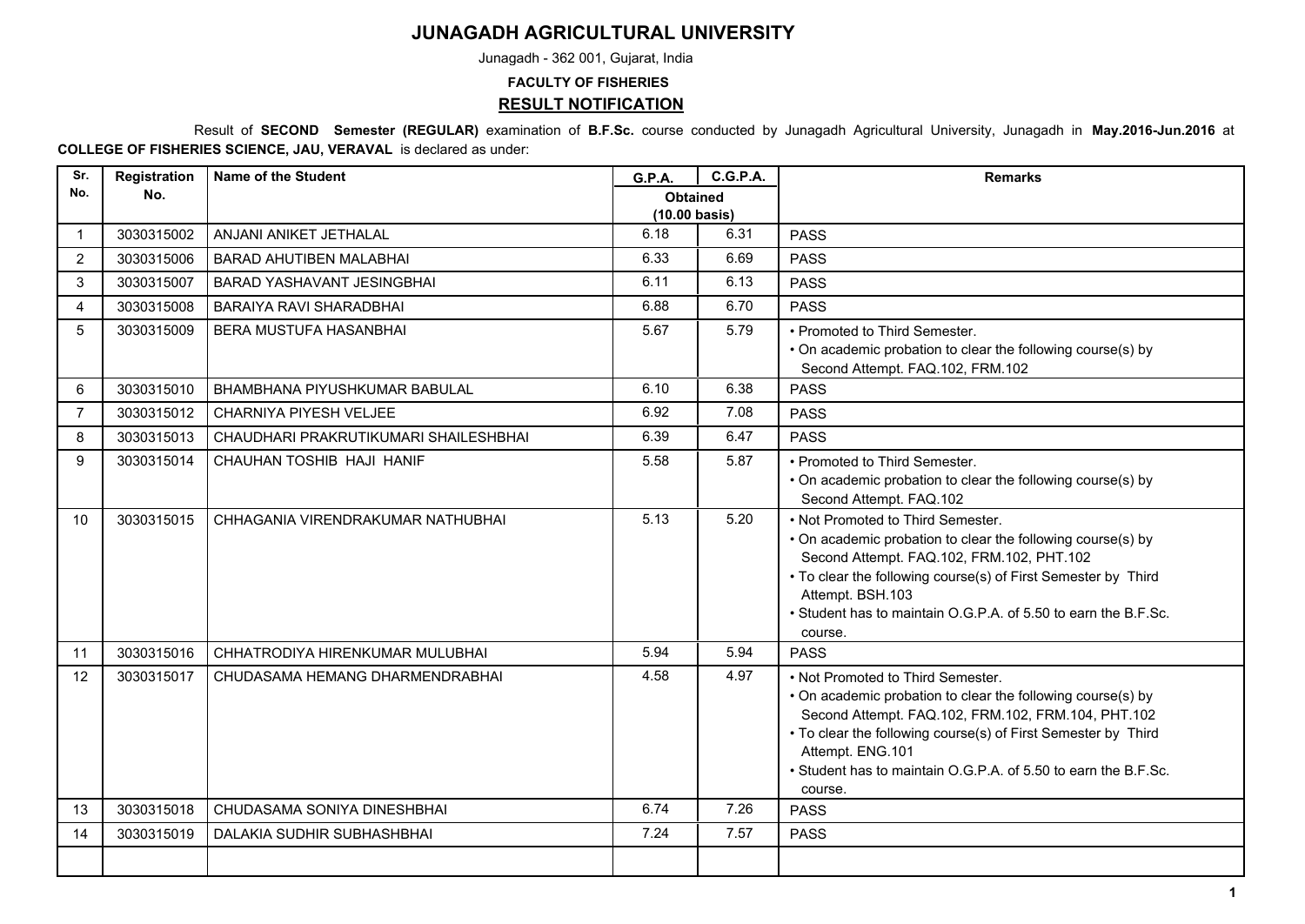| Sr. | Registration | <b>Name of the Student</b>        | <b>G.P.A.</b>           | <b>C.G.P.A.</b> | <b>Remarks</b>                                                                                  |
|-----|--------------|-----------------------------------|-------------------------|-----------------|-------------------------------------------------------------------------------------------------|
| No. | No.          |                                   | <b>Obtained</b>         |                 |                                                                                                 |
|     |              |                                   | $(10.00 \text{ basis})$ |                 |                                                                                                 |
| 15  | 3030315020   | DARJI RAHULKUMAR HITESHBHAI       | 5.87                    | 5.78            | • Promoted to Third Semester.<br>• On academic probation to clear the following course(s) by    |
|     |              |                                   |                         |                 | Second Attempt. FRM.102                                                                         |
| 16  | 3030315021   | DHIMMAR HARSH JAYANTIBHAI         | 6.21                    | 6.52            | <b>PASS</b>                                                                                     |
| 17  | 3030315022   | DHIMMAR SAGAR NAVINBHAI           | 5.85                    | 6.11            | • Promoted to Third Semester.                                                                   |
|     |              |                                   |                         |                 | • On academic probation to clear the following course(s) by                                     |
|     |              |                                   |                         |                 | Second Attempt. ESC.102                                                                         |
| 18  | 3030315023   | DODIA JAYDEV MANSINHBHAI          | 5.33                    | 5.48            | • Promoted to Third Semester.                                                                   |
|     |              |                                   |                         |                 | • On academic probation to clear the following course(s) by<br>Second Attempt. FRM.102, PHT.102 |
|     |              |                                   |                         |                 | • Student has to maintain O.G.P.A. of 5.50 to earn the B.F.Sc.                                  |
|     |              |                                   |                         |                 | course.                                                                                         |
| 19  | 3030315025   | <b>DODIYA PREMDIP RAMSINHBHAI</b> | 5.86                    | 5.89            | <b>PASS</b>                                                                                     |
| 20  | 3030315026   | <b>GAREJA RAHUL HAJABHAI</b>      | 5.77                    | 5.84            | • Promoted to Third Semester.                                                                   |
|     |              |                                   |                         |                 | • On academic probation to clear the following course(s) by                                     |
|     | 3030315028   |                                   | 6.22                    | 6.87            | Second Attempt. FRM.102                                                                         |
| 21  |              | HODAR ASHISH RAMESHBHAI           |                         |                 | <b>PASS</b>                                                                                     |
| 22  | 3030315029   | <b>JUNGI SUMIT VINOD</b>          | 8.65                    | 8.92            | <b>PASS</b>                                                                                     |
| 23  | 3030315032   | LIMBOLA MAHARSHI LAKHABHAI        | 6.12                    | 6.18            | • Promoted to Third Semester.                                                                   |
|     |              |                                   |                         |                 | • On academic probation to clear the following course(s) by<br>Second Attempt. FRM.102          |
| 24  | 3030315033   | MAKWANA DARSHAN DHARMESHBHAI      | 5.64                    | 5.48            | • Promoted to Third Semester.                                                                   |
|     |              |                                   |                         |                 | • On academic probation to clear the following course(s) by                                     |
|     |              |                                   |                         |                 | Second Attempt. FRM.102                                                                         |
|     |              |                                   |                         |                 | • Student has to maintain O.G.P.A. of 5.50 to earn the B.F.Sc.                                  |
| 25  | 3030315034   | PANTHI MANISHA FAKTA BAHADUR      | 8.00                    | 8.47            | course.<br><b>PASS</b>                                                                          |
|     | 3030315035   |                                   | 4.82                    | 5.21            |                                                                                                 |
| 26  |              | PARMAR KARAN NARANBHAI            |                         |                 | • Promoted to Third Semester.<br>• On academic probation to clear the following course(s) by    |
|     |              |                                   |                         |                 | Second Attempt. FAQ.102, FRM.102, ESC.102                                                       |
|     |              |                                   |                         |                 | • Student has to maintain O.G.P.A. of 5.50 to earn the B.F.Sc.                                  |
|     |              |                                   |                         |                 | course.                                                                                         |
| 27  | 3030315037   | RAM AJAY RAJSHIBHAI               | 6.93                    | 6.69            | <b>PASS</b>                                                                                     |
| 28  | 3030315038   | RATHOD HITANSHI SHARADBHAI        | 6.24                    | 6.25            | <b>PASS</b>                                                                                     |
| 29  | 3030315039   | RIDDHIBEN GOVINDBHAI VAGH         | 7.25                    | 7.19            | <b>PASS</b>                                                                                     |
| 30  | 3030315040   | RUPA BHAGVANDAS VARMA             | 7.36                    | 7.69            | <b>PASS</b>                                                                                     |
| 31  | 3030315041   | SAFI MOHAMMEDAADILKHAN NASIRKHAN  | 7.23                    | 7.26            | <b>PASS</b>                                                                                     |
| 32  | 3030315042   | SIKOTARIYA JAYESH UKABHAI         | 5.85                    | 6.09            | <b>PASS</b>                                                                                     |